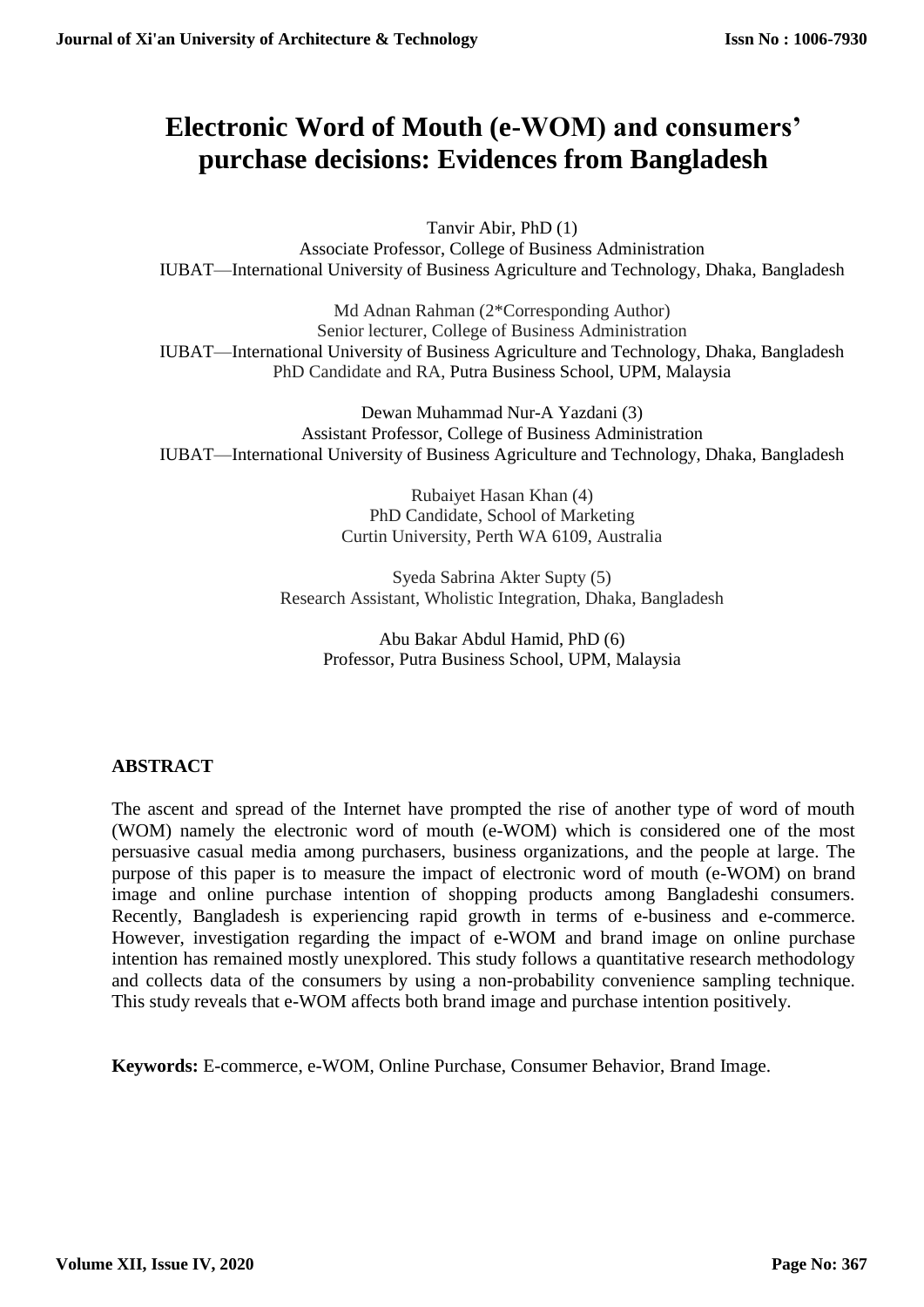## **1. Introduction**

The emergence and expansion of Web 2.0 pave way several online platforms, which have become a natural source of dissemination of consumer opinions and experiences. The electronic word of mouth (e-WOM) is one of the online platforms. Now the online platforms including different social media sites, blogs, product review websites, shopping websites, discussion forums, consumer reviews are considered as a form of e-WOM (Cheung & Thadani, 2012; Yeap, Ignatius & Ramayah, 2014). Nowadays, e-WOM communication is well thought out as the trustworthiness form of advertisement (Nielsen, 2015).

Thus it has become a critical loop, which has a significant impact on different marketing outcomes, purchase intention, value co-creation, brand equity dimensions, consumer decision-making process, and online purchase intention (Erkan & Evans, 2016; Shan, 2016; and Chakraborty & Bhat, 2017;). Moreover, e-WOM can also help a firm or its products or services to gain complimentary brand image (Jansen, Zhang, Sobel, & Chowdury, 2009). Thus, it helps the brands to reduce the perceived risk and increase the perceived value of the customers (Wang & Tsai, 2014). Furthermore, the brand image, as a result, helps to take marketing strategy of the firms and it has a significant impact on brand equity, and it affects the purchase behaviour of the consumer (Rahman et. al. 2020; Liu, Zhang, & Qin, 2016).

In connection with the global trends, for the past few years, Bangladesh has been experiencing rapid growth of e-business and e-commerce (Rahman, 2015a). Each year the number of an Internet user is increasing at a significant ratio. Millions of people come under Internet facilities over the years (Husain, 2016). The Government of Bangladesh has set a vision of making "Digital Bangladesh" by 2021 and in line with this goal; the government is continuously working to develop the information technology infrastructure throughout the country (Rahman, 2015b). Currently the e-commerce market in Bangladesh stands at \$1.6 billion and is expecting to be doubled to \$3 billion by the year 2023 (The Daily Star, 2019).

Online market is based on selling physical goods through a digital platform to the end-users or consumers. Day by day, the trend of online shopping is gaining popularity (Uddin & Sultana, 2015). And in Bangladesh the practice of online shopping has increased a lot than before. Moreover, according to Statista report earnings from selling consumer goods via online is expecting to reach \$1.24 billion by the year 2023 (The Daily Star, 2019).

Within the last few years, Internet connections in Bangladesh have improved than before and as a result access to the Internet has also increased. This particular characteristic of the digital market thus has made the e-commerce business flourished in Bangladesh. As a result, in Bangladesh, currently there are approximately 2000 e-commerce sites and 50000 Facebook-based online markets delivering approximately 30000 products each day. Moreover, majority (80%) of the sales through online-based platforms are taking place in cities like Dhaka, Chittagong and Gazipur (The Financial Express, 2020). Although there is enormous growth of e-commerce in Bangladesh, research on the impact of e-WOM on brand image and online purchase intention has remained mostly unexplored and study on this field received minimum attention from the researchers. This study, in this backdrop, aims to explore the impact of e-WOM on brand image and online purchase intention and at the same time to examine the impact of brand image on online purchase intention as a whole.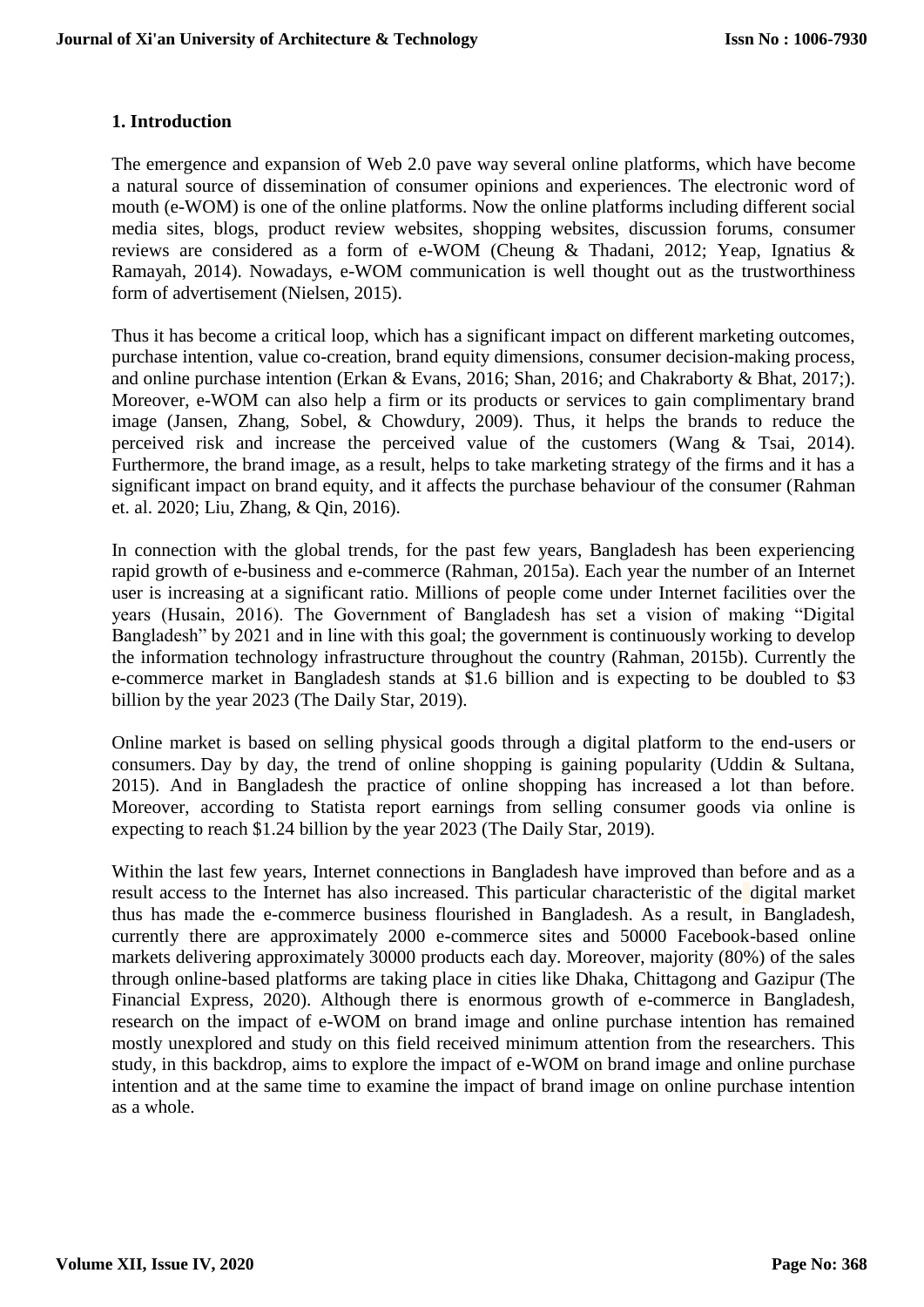## **2. Literature Review**

## **2.1** *Electronic Word of Mouth (e-WOM)*

The Electronic word of mouth (e-WOM) is the statements (either positive or negative) about a product or a company, which is on the internet (Xue and Zhou, 2010). It is a phenomenon that takes opinion place over the Internet and the majority of the associated people who opined there remain anonymous (Cheung & Thadani, 2012; Shan, 2016). With the comprehensive use of the electronic word of mouth (e-WOM), present-day consumers can evaluate other people's opinions about products and services regardless of their geographical limits (Makrides et. al., 2020). Studies conducted on e-WOM have established the fact that e-WOM is a critical concept for both consumers and marketers. Cheung & Thadani (2012) divided e-WOM into two broad segments, which are: market-level analysis and individual-level analysis. The market-level analysis deals with the organizational outcome such as product sales, as a consequence of e-WOM and individual level analysis deals with the effect of e-WOM on different aspects of consumer behaviour such as purchase intention. In recent times, e-WOM has established a commitment to the issue of strategic importance in both research and practice (Wilson et. al., 2017).

A lot of differences in many aspects can be found between the principal concept of e-WOM and traditional word of mouth (WOM). One of the critical differences in the range and speed of e-WOM in terms of coverage (King, Racherla, & Bush, 2014; Cheung & Thadani, 2012). As the e-WOM is readily available on the Internet, it spreads rapidly reach millions within a brief period. However, during the early phases, the format of e-WOM was mainly text-based, but with the phases of time various formats of e-WOM started to emerge, and now the people could share picture-based and video-based reviews (Lin, Lu, & Wu, 2012). Thus, shortly we can conclude that numerous studies have been undertaken using the concept of e-WOM. However, the majority of these studies focused on e-WOM adoption, attitude, purchase intention and purchase as the outcome of e-WOM effect. Very few studies focused on the relation between e-WOM and online purchase intention. More specifically, the study of the impact of e-WOM on online purchase intention and brand image in Bangladesh is absence.

#### **2.2** *Online Purchase Intention*

Online purchase intention is an individual's desire of making any purchase that gets reflected through different websites associated with each other (Chen, Hsu, & Lin, 2010). Online purchase intention as described under the principle of the theory of reasoned action (TRA), can also play as an indicator of consumer online shopping behaviour since the intention is considered as a predictor of behavior (Ajzen and Fishbein 1980). Understanding the determinants of purchase intention can help marketers in understanding consumer shopping behaviour. Other factors that are responsible for shaping the purchase intention also became important area to study for researchers for many years. It is valid for online purchase intention, as well. Because online purchase intention involves the higher degree of risk and uncertainty compared to purchase from traditional brick and mortar setting, trust plays a significant role in affecting online purchase intention (Ariffin, Mohan and Goh, 2018). This was further confirmed by Nathan et al. (2019) who conducted a study on young Malaysian consumers and one of the findings of the study showed that online trust is positively related with online purchase intention. The technology perspective is another widely cited component of online purchase intention. Another study by ye et al. (2019) confirmed that both technology and trust perspectives have a significant influence on online purchase intention.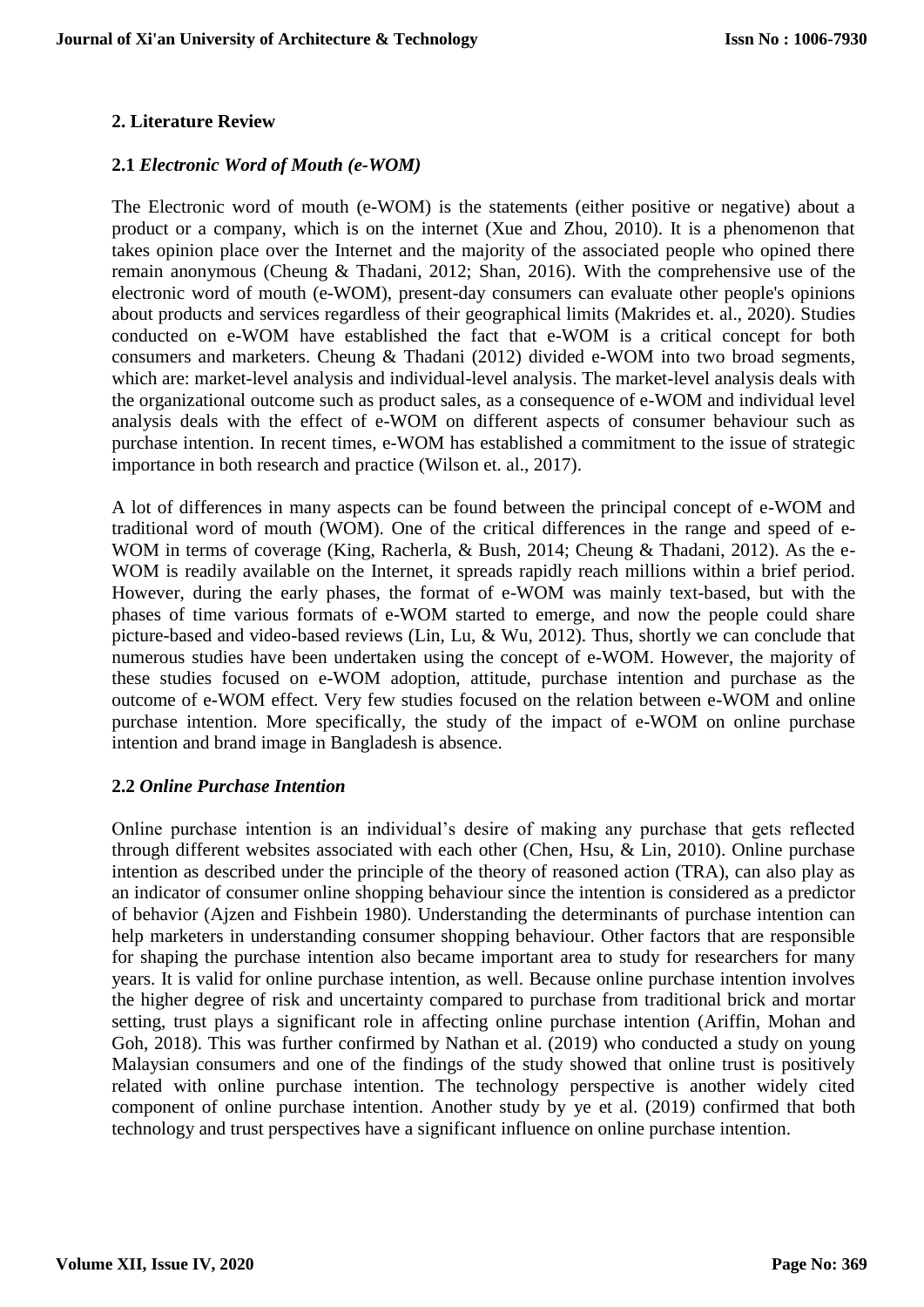#### **2.3** *e-WOM and Online Purchase Intention*

As discussed above, it is evident from prior studies that trust plays a significant role in affecting online purchase intention. One of the ways of generating trust in a company and its products is e-WOM (See-to & Ho, 2014). People share their opinions and experiences through e-WOM, which can work as an information source for potential customers. Based on the nature of the information (positive e-WOM or negative e-WOM) shared by prior consumers about a product or company, a potential customer can develop a degree of trust in the reviewed company or product (Tran and Strutton, 2020). This trust will later impact the online purchase intention of that potential customer. Lin et al. (2011) revealed that the quality of online review argument is positively associated with online purchase intention. Erkan & Evans (2016) came up with the same findings that e-WOM found on shopping websites is more influential on online purchase intention compared to e-WOM found on social media websites. Hsu, Lin, & Chiang (2013) argued that online recommendations obtained from bloggers significantly influence online shopping intention of the blog users. See-to & Ho (2014) also said that e-WOM has a direct impact on online purchase intention. Thus, from these discussions, the following hypothesis was developed:

*"H1- Electronic word of mouth (e-WOM) has a significant impact on Online Purchase Intention."*

## **2.4** *Brand Image*

Brand Image is an individual's collection of brand association, which helps a customer to form a favorable or unfavorable perception about a particular brand (Keller, 1993). Aaker (1991) proposed five dimensions of the brand equity out of which one of the dimensions was the brand association. Going forward, Keller (1993) came up with customer-based brand equity (CBBE) dimensions, which comprises two dimensions, namely brand awareness and brand image. The definitions of the brand image by Keller (1993) and brand association by Aaker (1991) are the same (Chakraborty & Bhat, 2017). However, previous knowledge or experience can help in developing brand association. We know that brand experience can be direct or indirect. And, direct experience refers to prior usage experience of the product/service and indirect experience refers to other sources like advertising, word of mouth and online product reviews (Gensler et al. 2015). Brand experience helps to form favorable or unfavorable memories regarding a particular brand, which creates the brand association in the mind of the consumers and ultimately helps to form the brand image (Rahman et al, 2018).

## **2.5** *e-WOM and Brand Image*

Online communication and information sharing through different platforms can significantly impact the perception level of a customer as people use these channels to collect information about a product or service (Jansen et al. 2009). People look for e-WOM or online product reviews so that they can have a better understanding of the product as well as can make an informed purchase decision (Hu et al. 2008). Online product reviews are nothing but one form of electronic word of mouth (e-WOM). Gensler et al. (2015) showed that online product reviews could help to generate a favorable brand image. Chakraborty & Bhat (2017) opined that credible online reviews could lead to a favorable brand association formation. Having a favorable brand association toward a brand is a prerequisite of brand image formation. Thus, from these discussions, the following hypothesis was developed:

"*H2- Electronic word of mouth (*e-WOM*) has a significant impact on Brand Image."*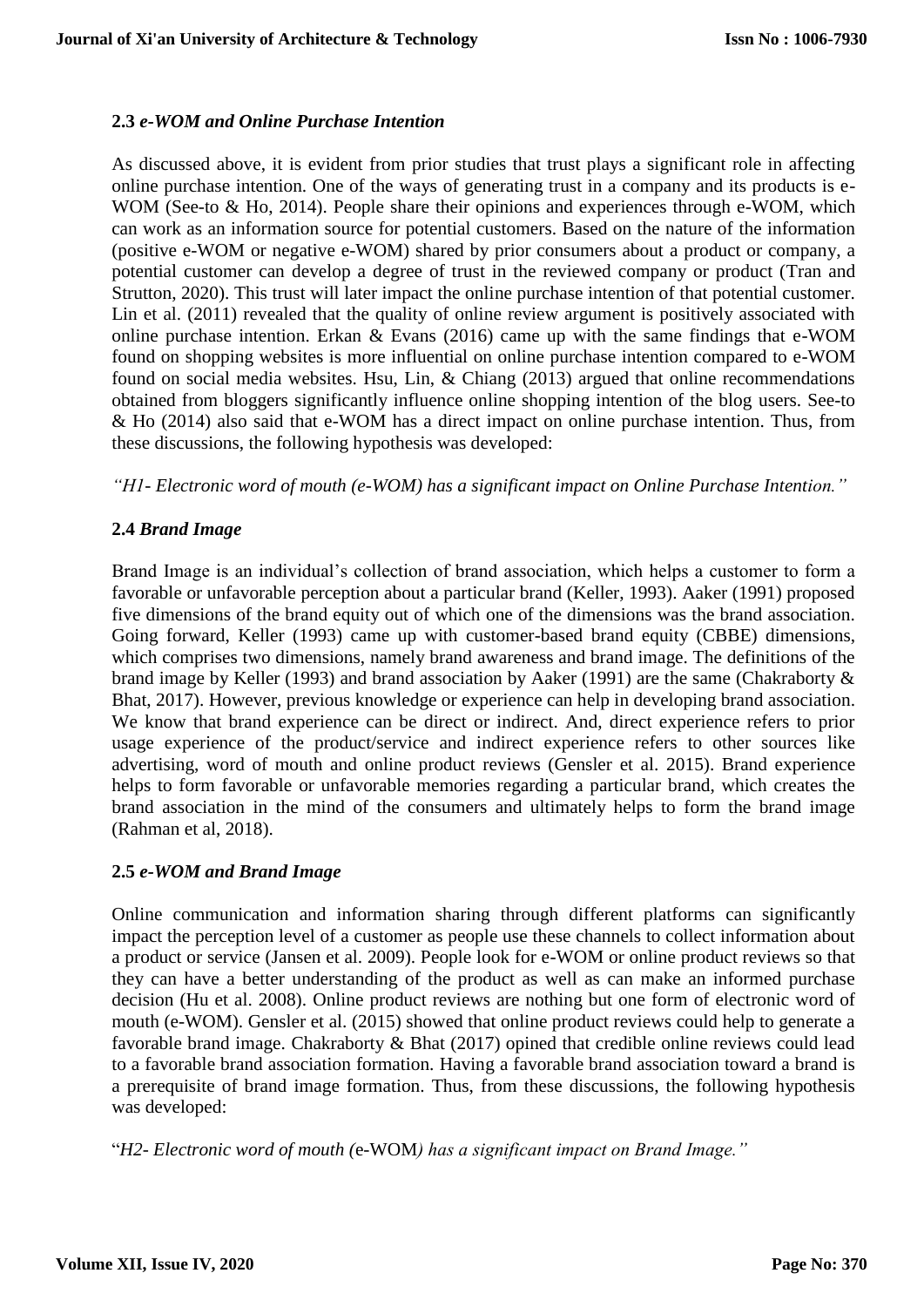#### **2.6** *Brand Image & Online Purchase Intention*

Having a favorable image towards a brand can enhance the likelihood of purchasing that branded product or service. Many researchers have supported this notion like Ansari and Hashim (2018) who found that brand image could directly influence purchase intention of the individuals. Brand association is the building block for brand image. For instance, the study of Jalilvand & Samiei (2012) on the automobile industry of Iran showed that brand image could significantly affect purchase intention of automobile products. Liu et al. (2016) conducted a study on the online purchase intention of cosmetics products. They found that both the firm's brand image and product's brand image positively affect online purchase intention. Chattaraman et al., (2012) studied on online purchase intention of apparel products and confirmed that having favorable product brand image helps to reduce risk perceptions and can in turn influence consumer's online purchase intention. Thus, from these discussions, the following hypothesis was developed:





## **Figure 1: Conceptual Framework\***

#### **\*Adapted from Jalilvand & Samiei (2012)**

## **3.1 Sampling Technique**

This research chose purposive sampling to accommodate inclusion of social media users who had online shopping experience. Advantage of using purposive nonprobability sampling is helps to answer specific research questions in relation to particular part of a population characteristics (Neuman, 2014). Random sampling was not possible because not every Social Networking user is an online shopper and this study aimed to investigate the effect of e-WOM on the purchase intention of digital products. The sample was chosen from two cities of Bangladesh i.e. Dhaka the capital city of Bangladesh and the most populous city of Bangladesh with 1,20,43,977 population (National Census 2011) and Chittagong from the second largest city of Bangladesh also the economic capital of Bangladesh with a population of 7,616,352 (National Census 2011).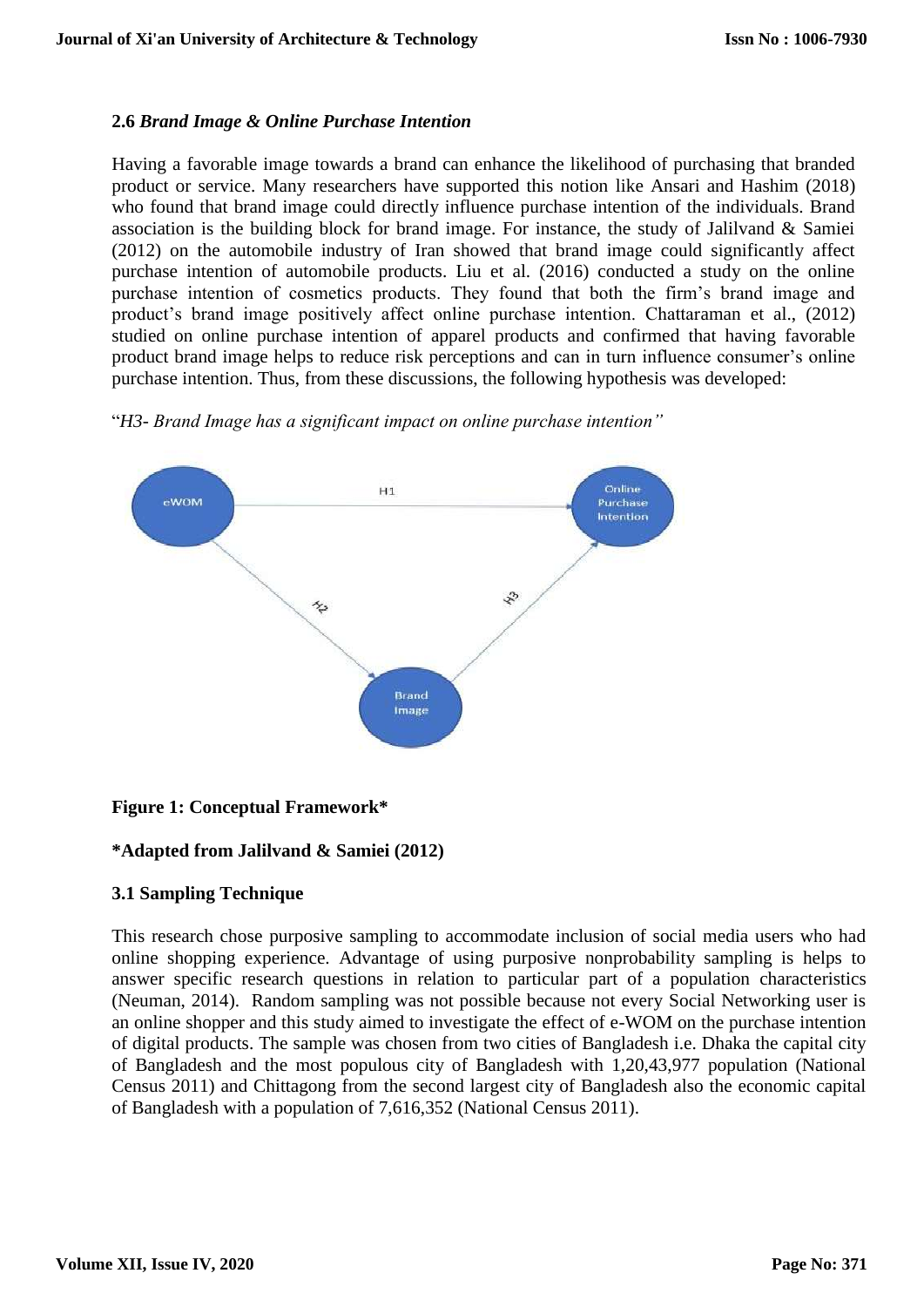## **3.2 Data Collection Procedure**

A close-ended questionnaire with items borrowed from previously developed items on the selected constructs was used to collected data for this research. Online surveys developed using 'Google forms' was administered through social networking sites (Facebook, Twitter and WhatsApp). The researchers for data redundancy manually screened automatically collected data. The questionnaire was administered for a period of two months (January and February, 2019).

A total of 278 responses were obtained from the respondents of the study. However, 233 responses were retained for final analysis because the other 32 responses did not meet the screening criteria of the respondents (i.e. they answered that they are not familiar with online reviews). This target was set according to the rules of structural equation modeling (SEM) as between 100 and 150 samples. Additionally, Hair et al. (2018) states that the ideal sample size is five times higher than the number of indicators. The number of indicators in the study questionnaire was 17, so the ideal sample size was 105 or more. Hence, a sample size of 233 respondents was sufficient to continue on to the data processing stage.

#### **3.3 Measurement**

All the items were measured using the five-point Likert scale ranging from strongly disagrees with agreeing strongly. All the items were adapted from previous studies. A total of fourteen items were used to measure the three variables (e-WOM, brand image & online purchase intention). Six items adapted from Bambauer-Sachse and Mangold (2011) were used to measure e-WOM. Four items were adapted from Moon, Chadee, and Tikoo (2008), Coyle and Thorson (2001) to measure online purchase intention. Finally, four items adapted from Davies, Golicic, & Marquardt (2009) were used to measure brand image. Table-1 outlines all the items used in this study.

#### **3.4 Data Analysis**

This research uses AMOS (2019) version 24 to establish underlying relationships, where the path coefficients are tested for significance and goodness-of-fit. . Tools those measure goodness-of-fit (GFI) (χ2 (chi-square) test), absolute fit index (root mean square error of approximation (RMSEA)), incremental fit indices (incremental fit index (IFI), the Tucker–Lewis index (TLI) and the comparative fit index (CFI)) were used to identify and explore the relationships on the constructs for this study. Furthermore, Standardized estimation allows reporting relationships between endogenous and exogenous constructs.

#### **4. Results**

#### **4.1** *Demographic Profile*

Out of the 233 respondents, 66.5% of the respondents were male, and 33.5% were female. A large portion of the respondent's age was within the range of 19-28 (63.9%), which highlights the fact that majority of the respondents were young Bangladeshi adults. In terms of monthly income, the majority of the respondents (41.6%) were dependent.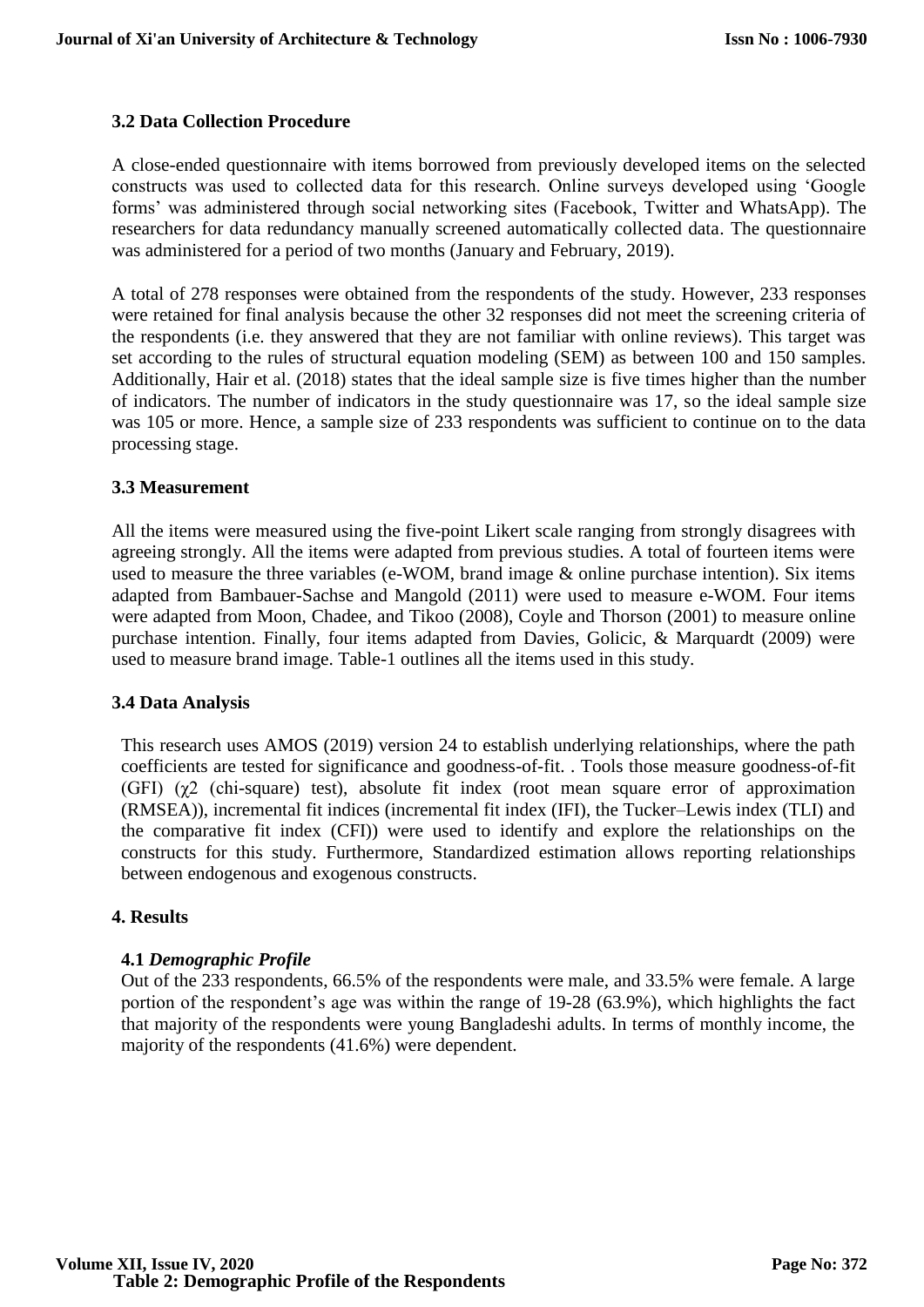| <b>Characteristics</b>     | <b>Frequency</b> | Percentage |  |  |  |  |
|----------------------------|------------------|------------|--|--|--|--|
| Age                        |                  |            |  |  |  |  |
| 18 or Below                | 5                | 2.1        |  |  |  |  |
| 19-28                      | 149              | 63.9       |  |  |  |  |
| 29-38                      | 60               | 25.8       |  |  |  |  |
| 39-48                      | 10               | 4.3        |  |  |  |  |
| 49-58                      | 7                | 3.0        |  |  |  |  |
| 59 or Above                | $\overline{2}$   | .9         |  |  |  |  |
| Gender                     |                  |            |  |  |  |  |
| <b>Male</b>                | 155              | 66.5       |  |  |  |  |
| <b>Female</b>              | 78               | 33.5       |  |  |  |  |
| <b>Monthly Income</b>      |                  |            |  |  |  |  |
| <b>Dependent</b>           | 97               | 41.6       |  |  |  |  |
| <b>Below BDT10,000</b>     | 17               | 7.3        |  |  |  |  |
| <b>BDT10,000-BDT30,000</b> | 41               | 17.6       |  |  |  |  |
| BDT30,001-BDT50,000        | 41               | 17.6       |  |  |  |  |
| More than BDT50,000        | 37               | 15.9       |  |  |  |  |

#### **4.2 Measurement Model**

The above-mentioned tests demonstrated relationships between e-WOM, the Brand Image and the purchase Intention of customers. This research uses the parameter estimates and the measurement model's overall fit index. The relationships are based upon the method of maximum likelihood (ML).

This research uses Cronbach's α to test the internal consistency and measure reliability of the study. The internal consistency level was appropriate for each build, with the alpha ranging from 0.750 to 0.777, which surpassed the minimum hurdle of 0.60 (Hair et al., 1998). All measuring objects had uniform load estimates of 0.5 or higher at the alpha stage of 0.05 (ranging from 0.532 to 0.805), suggesting the convergent validity of the measuring model. Construct reliability to predict convergent validity was verified; each construct had acceptable construct reliability, with estimates ranging from 0.801 to 0.836 (Hair et al., 1998).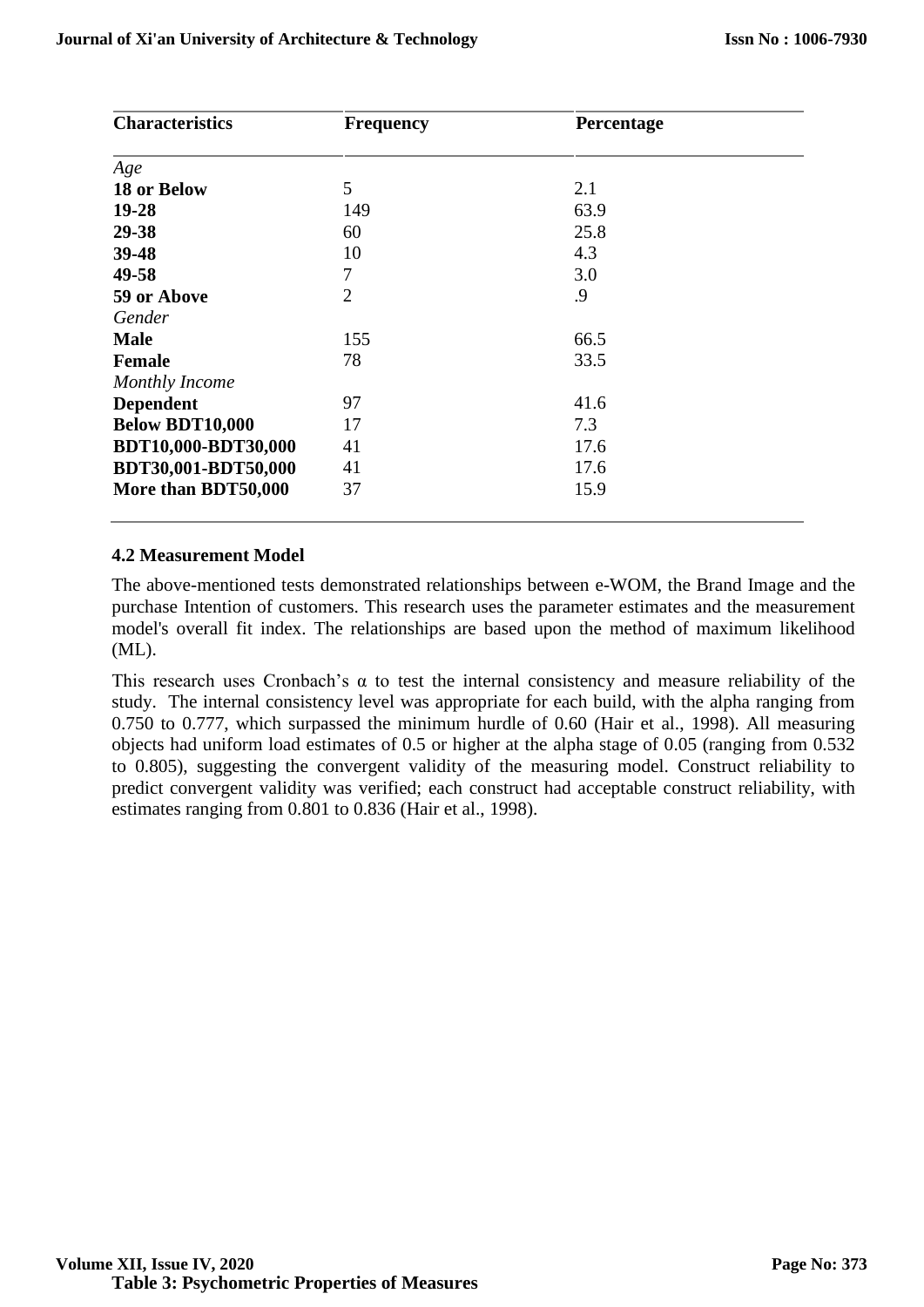| <b>Construct</b>                                                           | <b>Item</b>     | <b>Standardized</b><br>loading | $t-$<br>statistic | <b>Mean</b> | St.<br>dev | Cronbach's<br>$\alpha$ |  |
|----------------------------------------------------------------------------|-----------------|--------------------------------|-------------------|-------------|------------|------------------------|--|
|                                                                            | eWOM1           | .548                           |                   | 3.926       | .890       |                        |  |
| eWOM                                                                       | eWOM2           | .647                           | 7.233             | 3.955       | 0.948      |                        |  |
|                                                                            | eWOM3           | .600                           | 6.905             | 3.758       | 1.028      |                        |  |
| .841;<br>$CR=$                                                             | eWOM4           | .692                           | 7.518             | 3.902       | 0.981      | .777                   |  |
| $AVE = .592$                                                               | eWOM5           | .546                           | 6.479             | 3.615       | 1.006      |                        |  |
|                                                                            | eWOM6           | .623                           | 7.067             | 3.963       | 0.876      |                        |  |
| <b>Brand</b><br>Image                                                      | BI1             | .787                           | 10.181            | 3.652       | 0.959      |                        |  |
| (BI)                                                                       | BI2             | .545                           | 7.485             | 3.623       | 0.878      |                        |  |
|                                                                            | BI3             | .658                           | 8.837             | 3.725       | 0.792      | .765                   |  |
| .841;<br>$CR =$<br>$AVE = .571$                                            | BI4             | .679                           |                   | 3.799       | 0.849      |                        |  |
| Purchase                                                                   | PI <sub>1</sub> | .805                           |                   | 3.762       | 0.847      |                        |  |
| Intention (PI)                                                             | PI2             | .596                           | 9.108             | 3.889       | 0.743      |                        |  |
|                                                                            | PI3             | .677                           | 10.494            | 3.664       | 0.939      | .750                   |  |
| .889;<br>$CR =$<br>$AVE = .567$                                            | PI <sub>4</sub> | .532                           | 8.043             | 3.820       | 0.786      |                        |  |
| Notes: CR= Construct Reliability, AVE= Average Variance Extracted; e-WOM = |                 |                                |                   |             |            |                        |  |
| Electronic word of mouth; BI= Brand Image; PI= Purchase Intention          |                 |                                |                   |             |            |                        |  |

Additionally, because the average variance extracted (AVE) from all three constructs surpassed the minimum requirement of 0.5 (ranging from 0.567 to 0.592), convergent validity was guaranteed (Hair et al., 1998). The correlations for the constructs are shown in the following table. Overall, these measurement results are satisfactory. These also suggest that it is appropriate to proceed with the evaluation of the structural model.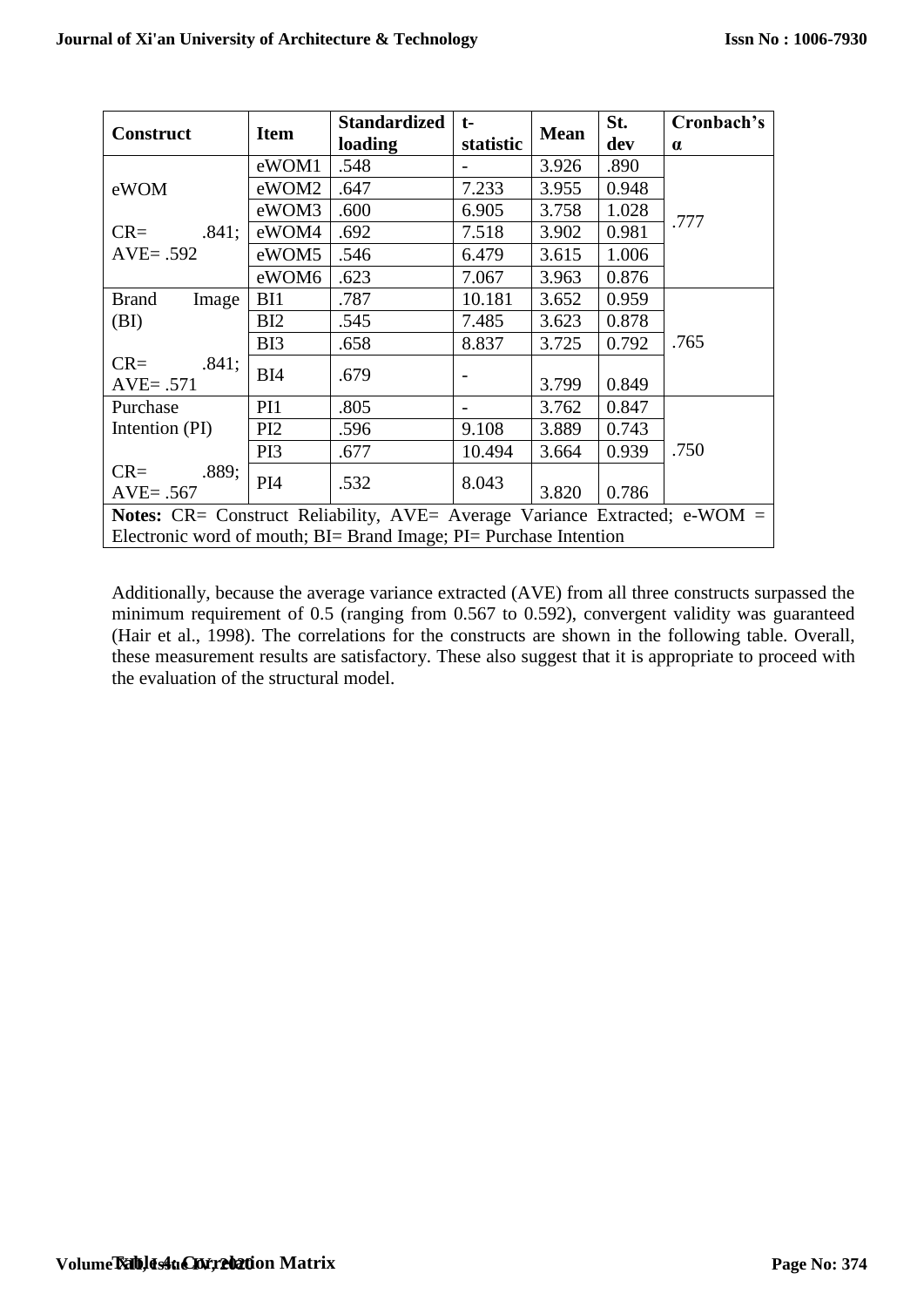|                                                                                                     | PI <sub>4</sub>           | PI3                      | PI <sub>2</sub>       | PI1                   | BI1                   | BI <sub>2</sub>       | BI3                   | BI4                   | eW<br>$\mathbf{O}$<br>M <sub>6</sub> | eW<br>$\mathcal{O}$<br>M <sub>5</sub> | eW<br>$\mathbf O$<br>M <sub>4</sub> | eW<br><b>OM</b><br>3 | eW<br><b>OM</b><br>$\overline{2}$ | eW<br>OM<br>$\mathbf{1}$ |
|-----------------------------------------------------------------------------------------------------|---------------------------|--------------------------|-----------------------|-----------------------|-----------------------|-----------------------|-----------------------|-----------------------|--------------------------------------|---------------------------------------|-------------------------------------|----------------------|-----------------------------------|--------------------------|
| PI <sub>4</sub>                                                                                     | 1.0<br>$00\,$             |                          |                       |                       |                       |                       |                       |                       |                                      |                                       |                                     |                      |                                   |                          |
| PI3                                                                                                 | .40<br>8                  | 1.00<br>$\boldsymbol{0}$ |                       |                       |                       |                       |                       |                       |                                      |                                       |                                     |                      |                                   |                          |
| PI <sub>2</sub>                                                                                     | .35<br>$\overline{4}$     | .401                     | 1.0<br>$00\,$         |                       |                       |                       |                       |                       |                                      |                                       |                                     |                      |                                   |                          |
| PI1                                                                                                 | .39<br>$\overline{3}$     | .567                     | .44<br>9              | 1.0<br>$00\,$         |                       |                       |                       |                       |                                      |                                       |                                     |                      |                                   |                          |
| BI1                                                                                                 | .37<br>$\overline{0}$     | .436                     | .46<br>6              | .56<br>7 <sup>7</sup> | 1.0<br>$00\,$         |                       |                       |                       |                                      |                                       |                                     |                      |                                   |                          |
| BI <sub>2</sub>                                                                                     | $.18\,$<br>$\overline{7}$ | .230                     | .27<br>$\overline{0}$ | .41<br>$\overline{0}$ | .45<br>9              | 1.0<br>$00\,$         |                       |                       |                                      |                                       |                                     |                      |                                   |                          |
| BI3                                                                                                 | .30<br>$\overline{3}$     | .351                     | .31<br>9              | .43<br>6              | .51<br>3              | .44<br>$\overline{2}$ | 1.0<br>00             |                       |                                      |                                       |                                     |                      |                                   |                          |
| BI4                                                                                                 | .34<br>$\overline{0}$     | .488                     | .35<br>6              | .48<br>9              | .50<br>5              | .32<br>9              | .45<br>$\overline{0}$ | 1.0<br>$00\,$         |                                      |                                       |                                     |                      |                                   |                          |
| eWO<br>M6                                                                                           | .31<br>9                  | .300                     | .34<br>$\mathbf{1}$   | .43<br>$\overline{2}$ | .34<br>$\overline{7}$ | .24<br>$\overline{4}$ | .31<br>$\overline{7}$ | .36<br>6              | 1.0<br>$00\,$                        |                                       |                                     |                      |                                   |                          |
| eWO<br>M <sub>5</sub>                                                                               | .31<br>$\overline{3}$     | .346                     | .29<br>$\overline{0}$ | .38<br>$\overline{0}$ | .39<br>$\overline{4}$ | .29<br>6              | .26<br>9              | .30<br>$\overline{4}$ | .34<br>8                             | 1.0<br>00                             |                                     |                      |                                   |                          |
| eWO                                                                                                 | .29                       | .335                     | .34<br>$\mathbf{1}$   | .45<br>$\overline{3}$ | .42<br>$\overline{3}$ | .17                   | .32                   | .40                   | .44                                  | .34                                   | 1.0                                 |                      |                                   |                          |
| M <sub>4</sub><br>eWO                                                                               | $\overline{7}$            |                          | .32                   | .38                   | .35                   | $\mathbf{2}$<br>.24   | $\overline{0}$<br>.28 | 6                     | $\mathbf{1}$<br>.36                  | 5<br>.29                              | $00\,$<br>.47                       | 1.0                  |                                   |                          |
| M3                                                                                                  | .24<br>$\mathbf{1}$       | .303                     | 6                     | $\overline{3}$        | $\overline{7}$        | 5                     | $\overline{7}$        | .26<br>5              | 9                                    | 6                                     | $\overline{4}$                      | $00\,$               |                                   |                          |
| eWO                                                                                                 | .25                       |                          | .29                   | .43                   | .35                   | .18                   | .32                   | .35                   | .37                                  | .32                                   | .46                                 | .40                  | 1.00                              |                          |
| M2                                                                                                  | $\overline{4}$            | .334                     | $\overline{7}$        | $\overline{3}$        | $\overline{4}$        | $\overline{7}$        | $\overline{3}$        | $\overline{7}$        | 9                                    | $\overline{7}$                        | $\overline{4}$                      | 7 <sup>1</sup>       | $\overline{0}$                    |                          |
| eWO                                                                                                 | .17                       | .307                     | .24                   | .40                   | .36                   | .15                   | .32                   | .31                   | .33                                  | .30                                   | .34                                 | .28                  | .411                              | 1.00                     |
| M1                                                                                                  | 9                         |                          | 6                     | 9                     | $\mathbf{1}$          | $\overline{2}$        | 9                     | 5                     | 6                                    | $\boldsymbol{0}$                      | $\overline{2}$                      | $\overline{3}$       |                                   | $\boldsymbol{0}$         |
| Note: All of the correlations are significant at the 0.01 level; EWOM-Electronic word of mouth; BI- |                           |                          |                       |                       |                       |                       |                       |                       |                                      |                                       |                                     |                      |                                   |                          |

Brand Image; PI-Purchase

## **4.3 Structural model**

The figure below displays the overall explanatory force, the standardized coefficients of path regression that signify the predictor's direct effect on the model's expected latent constructs, and corresponding t-values of the research model's pathways. The table below is used to determine structural model fit indices and the cut-off value of those fit indices. The goodness-of-fit statistics suggest that the structural model matches the data relatively well. The 3-- element model developed a 77.244 chi-square (d.f = 54, p = 0.003). Although the overall chi-square was important (p < 0.05) for this measuring model, it is well established that this statistic is sensitive to large sample sizes (e.g. Hair et al., 1998). The value of chi-square is usually divided by the degrees of freedom to reduce the uncertainty of the chi-square statistics. The re-estimated chi-square value was 1.044, and this new value ranges from 1.0 to 3.0 under an appropriate value cut-off. The goodness fit index (GFI= 0.958, with 1 indicating maximum fit), Comparative Fit Index (CFI = 0.997,  $1 =$  maximum fit), the comparative fit index (NFI =  $0.933$ , with 1 indicating maximum fit), Tucker–Lewis index (TLI=  $0.996$ , 1 = maximum fit) and the incremental fit index (IFI=  $0.997$ ) met the proposed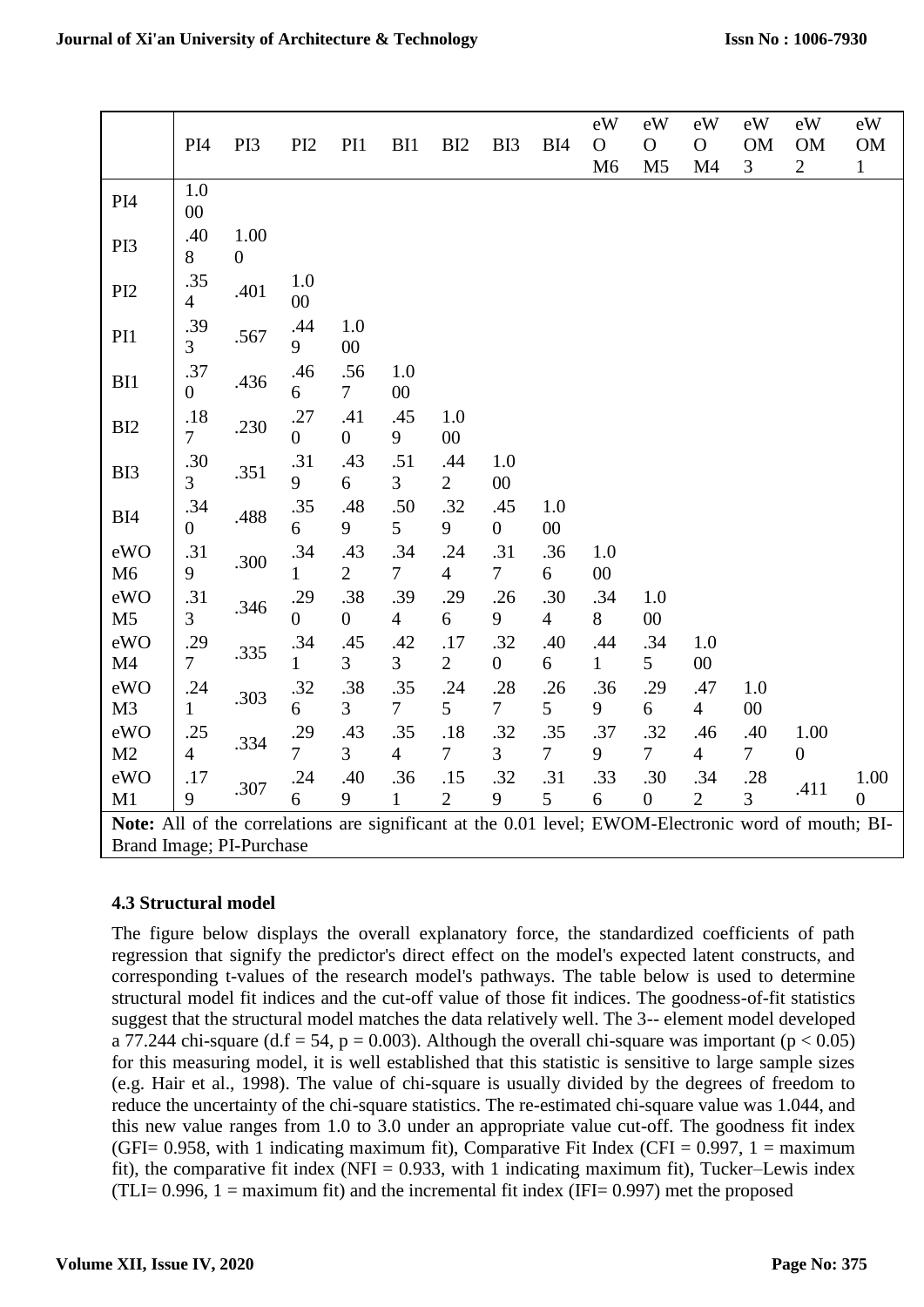criterion of 0.90 or higher. Third, root means approximation square error (RMSEA =  $0.013$ , with values < 0.08 suggesting good fit), one of the best-suited indices for our large-sample model suggested that the structural model was a fair match.

| Table 5: Maximum likelihood estimates for the research model |                                                     |                         |                    |                 |                                |             |  |  |
|--------------------------------------------------------------|-----------------------------------------------------|-------------------------|--------------------|-----------------|--------------------------------|-------------|--|--|
| Independe                                                    | <b>Dependen</b>                                     |                         | <b>Standardize</b> | <b>Standard</b> |                                |             |  |  |
| nt                                                           | t                                                   | <b>Estimate</b>         | $\mathbf d$        | error           | t-statistic                    | $\mathbf P$ |  |  |
| variable                                                     | variable                                            |                         | estimate           |                 |                                |             |  |  |
| e-WOM                                                        | <b>BI</b>                                           | .890                    | .761               | .136            | 6.558                          | ***         |  |  |
| e-WOM                                                        | PI                                                  | .506                    | .366               | .161            | 3.136                          | $.002*$     |  |  |
| BI                                                           | PI                                                  | .708                    | .599               | .142            | 4.975                          | ***         |  |  |
|                                                              | **Significant at the $p < 0.001$ level (two-tailed) |                         |                    |                 |                                |             |  |  |
|                                                              | * Significant at the $p < 0.05$ level (two-tailed)  |                         |                    |                 |                                |             |  |  |
|                                                              |                                                     | <b>Structural Model</b> |                    |                 | <b>Cut of Value</b>            |             |  |  |
| <b>Model fit Statistics</b>                                  |                                                     | Chi-Square              |                    | 77.244          |                                |             |  |  |
|                                                              |                                                     | d.f                     |                    | 74              |                                |             |  |  |
|                                                              |                                                     | p-value                 |                    | < 0.05          |                                |             |  |  |
|                                                              |                                                     | Normed Chi-Square       |                    |                 | <b>Between</b><br>$\mathbf{1}$ | Excelle     |  |  |
|                                                              |                                                     |                         |                    | 1.044           | and 3                          | nt          |  |  |
|                                                              |                                                     | <b>GFI</b>              |                    | .958            | > 0.90                         | Excelle     |  |  |
|                                                              |                                                     |                         |                    |                 |                                | nt          |  |  |
|                                                              |                                                     | <b>NFI</b>              |                    | .933            | > 0.90                         | Excelle     |  |  |
|                                                              |                                                     |                         |                    |                 |                                | nt          |  |  |
|                                                              |                                                     | <b>CFI</b>              |                    | .997            | > 0.90                         | Excelle     |  |  |
|                                                              |                                                     |                         |                    |                 | nt                             |             |  |  |
| <b>TLI</b>                                                   |                                                     | .996                    | > 0.90             | Excelle         |                                |             |  |  |
|                                                              |                                                     |                         |                    |                 | nt                             |             |  |  |
|                                                              |                                                     | <b>IFI</b>              |                    | .997            | > 0.90                         | Excelle     |  |  |
|                                                              |                                                     |                         |                    |                 |                                | nt          |  |  |
|                                                              |                                                     | <b>RMR</b>              |                    | .029            | < 0.50                         | Excelle     |  |  |
|                                                              |                                                     |                         |                    |                 |                                | nt          |  |  |
|                                                              | <b>RMSEA</b>                                        |                         |                    | .013            | < 0.08                         | Excelle     |  |  |
|                                                              |                                                     |                         |                    |                 |                                | nt          |  |  |
| <b>Model fit is excellent!</b>                               |                                                     |                         |                    |                 |                                |             |  |  |

The Table-5 presents the results of the individual tests on the relationship's significance among variables. e-WOM had a substantially positive effect on the brand image, with  $β = 0.890$ , t = 6.558 and  $p = 0.000$  suggesting that the e-WOM contact of consumers was an effective track record of the brand image. e-WOM also had a clear positive impact on intention to purchases ( $\beta$ =0.506, t=3.136, p=0.002). Such findings show that e-WOM plays a major role as a substantial antecedent of the behavioral expectations of consumers relative to other advertising outlets. Finally, brand image affected purchases intention, with  $\beta$ = 0.708, t = 4.975, and p = 0.000 suggesting that brand image was a precedent of purchase intention.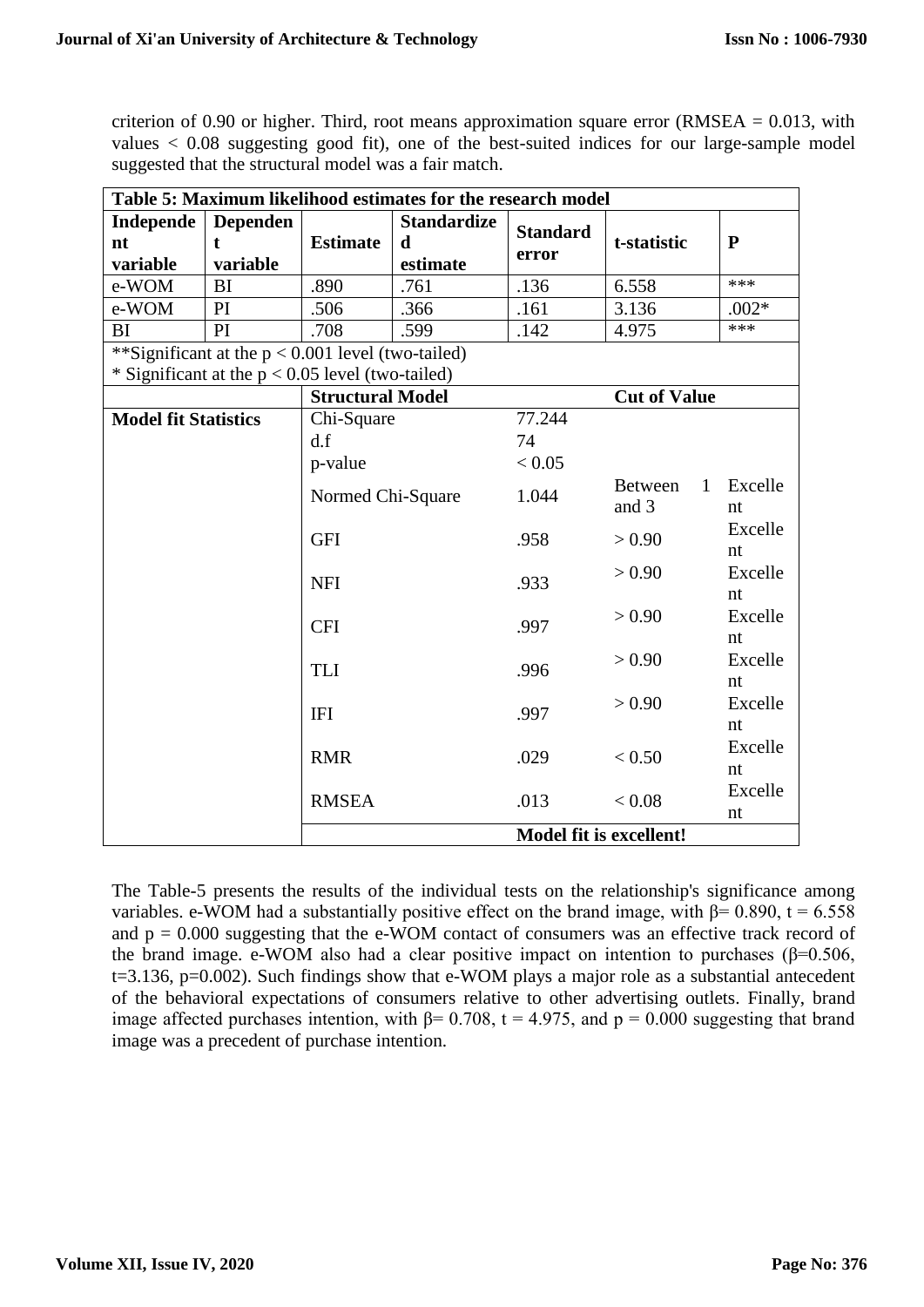

## **Figure 2: Standardized regression coefficients-proposed model**

Moreover, to analyze the interplay between the two variables purchase intention we studied the performance of the direct, indirect and total effects (see below table). The direct impact of e-WOM on purchase intention is of particular interest (0.506). The study also indicates that e-WOM, through its effect on the brand image, has an indirect influence on purchasing intention (0.630).

| Table 6: Decomposition of total effects for the research model                 |                  |              |               |                 |  |  |
|--------------------------------------------------------------------------------|------------------|--------------|---------------|-----------------|--|--|
| Independent                                                                    | <b>Dependent</b> | <b>Total</b> | <b>Direct</b> | <b>Indirect</b> |  |  |
| variable                                                                       | variable         | effect       | effect        | effect          |  |  |
| e-WOM                                                                          | BI               | .890         | .890          | .000            |  |  |
| e-WOM                                                                          | PI               | 1.136        | .506          | .630            |  |  |
| BI                                                                             | PI               | .708         | .708          | .000            |  |  |
| Note: e-WOM= Electronic word of mouth; BI= Brand Image; PI= Purchase Intention |                  |              |               |                 |  |  |

#### **5. Conclusion and Future research:**

One of the limitations of the study is the absence of a specific product category. No specific product category was considered in this study as to improve the generalizability. However, the inclusion of a specific product category (for example, electronic product) by future researchers can provide a more concentrated result. Moreover, incorporating different product types (search vs. experience product; high involvement vs. low involvement product) can be another area of future research. Another limitation of the study is the absence of a specific platform. E-WOM can be found on different online platforms such as; social media sites, shopping websites, blogs etc.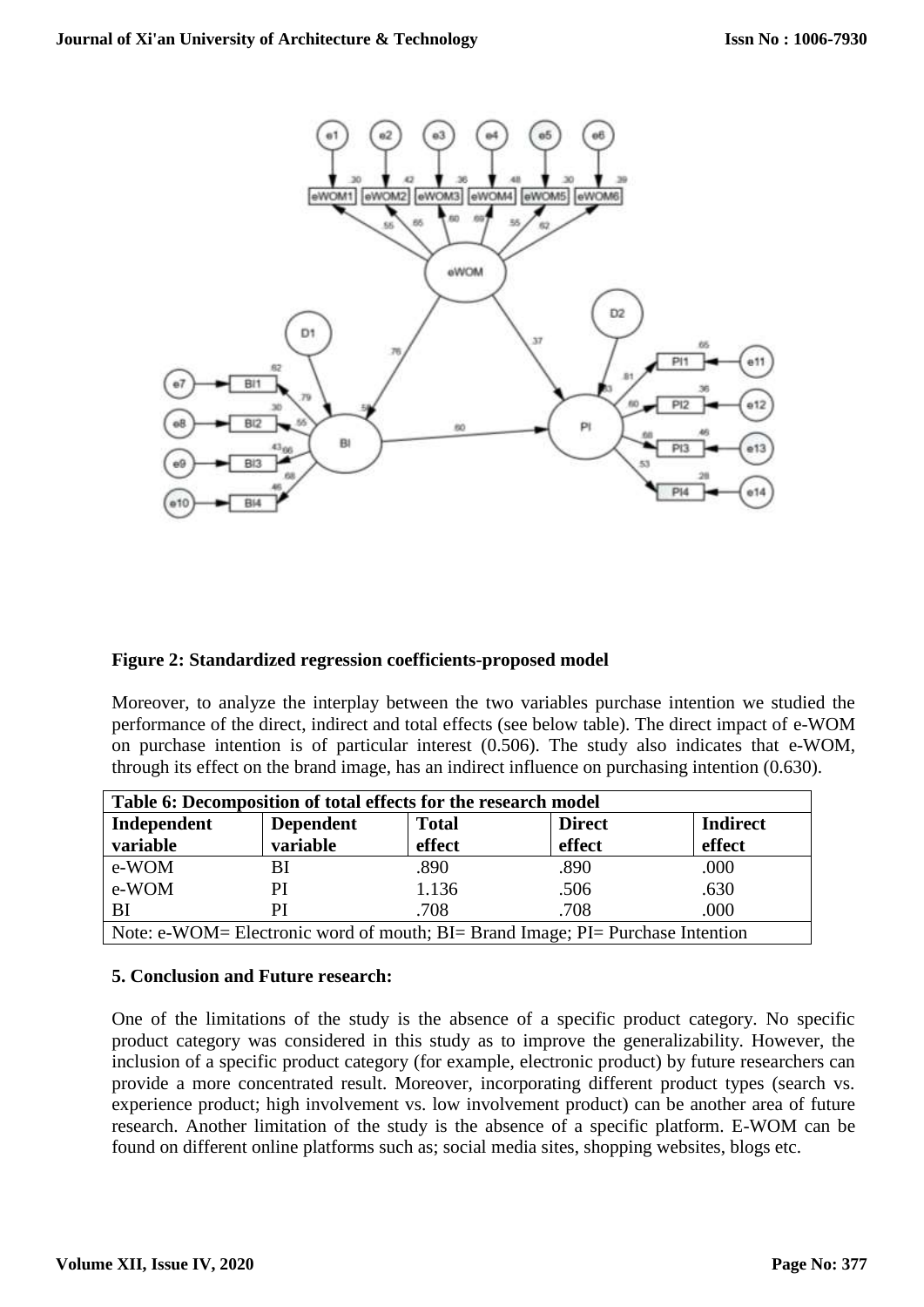Moreover, in Bangladesh, consumers nowadays make online purchase not only from online shopping websites but also from businesses that operate through social media pages like shop up. Therefore, to have a more comprehensive understanding, future researchers can focus on a specific online platform (example: Facebook). Moreover, the comparison among different platforms can also be made by future researchers to understand the impact of e-WOM. The findings of this study can help future researchers in understanding the importance of e-WOM from the Bangladeshi context. Researchers in this ground intending to study the brand image and online purchase intention in Bangladesh can get valuable insight from this study. Furthermore, marketing practitioners and policymakers can have a better understanding of the role of e-WOM in ecommerce and online purchase. Appropriate measures can be taken by the policymakers to ensure availability of e-WOM across different online platforms.

In Bangladesh while consumers purchase any product through online platforms, they look at the content and design of the platform as well. As a result, customers will be inclined to log in or purchase where they found online companies providing more lucrative designs or offerings. So, there are scopes of research to find out how these online companies can make their platforms more attractive to lure more consumers.

In addition, as there are lot of online shops available now a days and consumers have less time to visit shops physically, this study will help the future researchers to think about ways to structure brand images and make the brand available as per the consumer want to develop an effective and constructive purchase intention.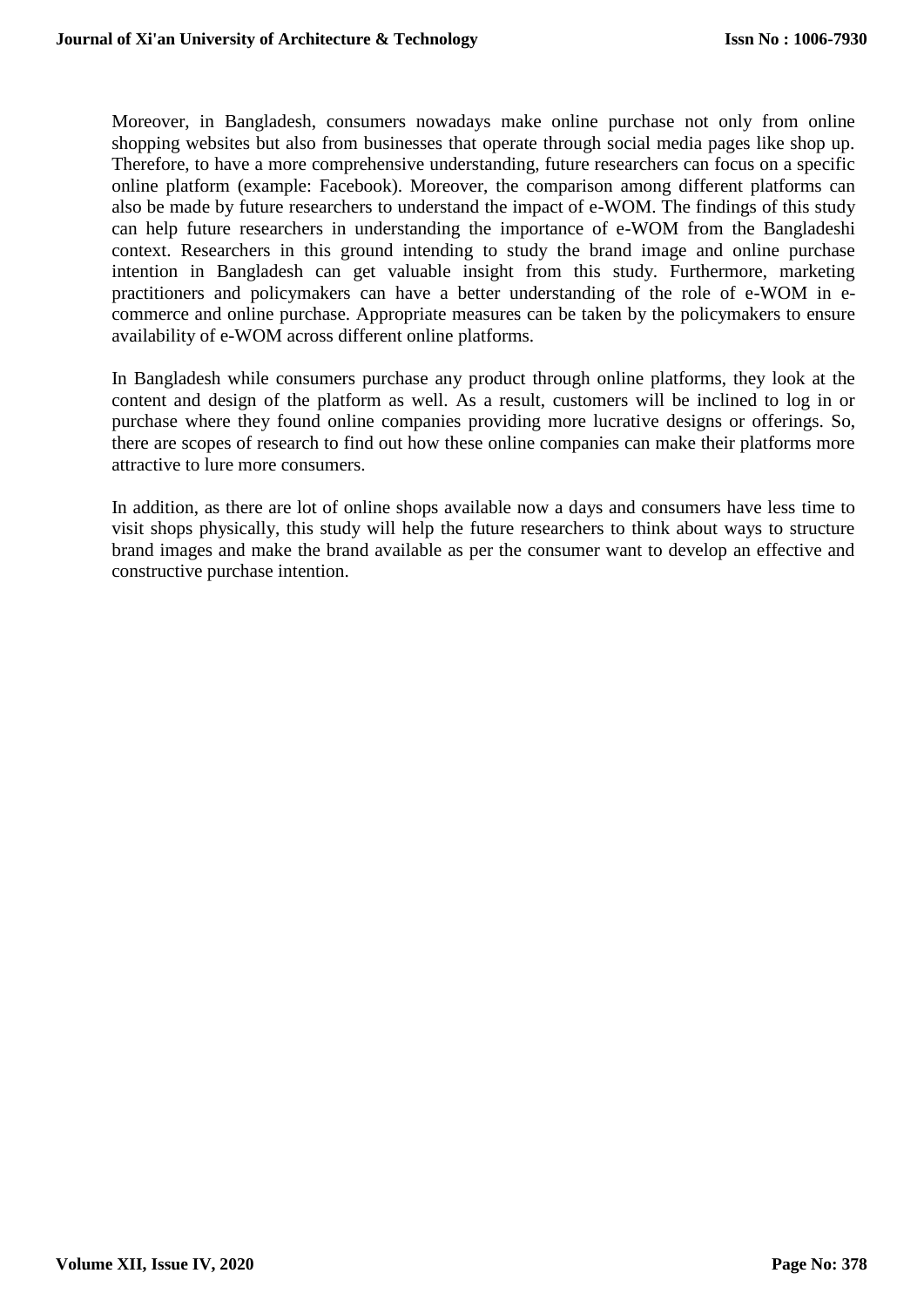## **Reference**

- Ansary, A., & Hashim, N. M. H. N. (2018). Brand image and equity: The mediating role of brand equity drivers and moderating effects of product type and word of mouth. *Review of Managerial Science*, *12*(4), 969-1002
- Aghekyan-Simonian, M., Forsythe, S., Kwon, W. S., & Chattaraman, V. (2012). 'The role of product brand image and online store image on perceived risks and online purchase intentions for apparel', *Journal of Retailing and Consumer Services*, 19(3), 325-331
- Ajzen, I. and Fishbein, M. (1980). 'Understanding Attitudes and Predicting Social Behavior', Prentice-Hall, Upper Saddle River, NJ
- Ariffin, S. K., Mohan, T., & Goh, Y. N. (2018). Influence of consumers' perceived risk on consumers' online purchase intention. *Journal of Research in Interactive Marketing*
- *AMOS*. (2019). Statistics Solutions, <https://www.statisticssolutions.com/amos/>
- Bambauer-Sachse, S., & Mangold, S. (2011). 'Brand equity dilution through negative online wordof-mouth communication', *Journal of Retailing and Consumer Services*, 18(1), 38-45
- Chakraborty, U., & Bhat, S. (2017). 'The Effects of Credible Online Reviews on Brand Equity Dimensions and Its Consequence on Consumer Behavior', *Journal of Promotion Management*, 24(1), 57-82
- Chen, Y., Hsu, I., & Lin, C. (2010). 'Website attributes that increase consumer purchase intention: A conjoint analysis', *Journal of Business Research*, 63(9-10), 1007-1014
- Cheung, C. M. K., & Thadani, D. R. (2012). 'The impact of electronic word-of-mouth communication: a literature analysis and integrative model', *Decision Support Systems*, 54(1), 461-470
- Coyle, J. R., & Thorson, E. (2001). 'The effects of progressive levels of interactivity and vividness in web marketing sites', *Journal of advertising*, 30(3), 65-77
- Davis, D. F., Golicic, S. L., &Marquardt, A. (2009). 'Measuring brand equity for logistics services', *The International Journal of Logistics Management*, 20(2), 201-212
- Dell'Olio, L., Ibeas, A., Oña, J. D., & Oña, R. D. (2018). How to Study Perceived Quality in Public Transport. *Public Transportation Quality of Service*, 7-32
- E-commerce sales to reach \$3b in 4 years. (2019, December 17). Retrieved from https://www.thedailystar.net/business/news/e-commerce-sales-reach-3b-4-years-1841428
- Erkan, I., & Evans, C. (2016b) 'Social media or shopping websites? The influence of eWOM on consumers' online purchase intentions', *Journal of Marketing Communications*, 1-17
- *Fornell, C., & Larcker, D. F. (1981). 'Evaluating structural equation models with unobservable variables and measurement error', Journal of marketing research, 18 (1), 39-50*
- Gensler, S., Völckner, F., Egger, M., Fischbach, K., & Schoder, D. (2015). 'Listen to your customers: Insights into brand image using online consumer-generated product reviews', *International Journal of Electronic Commerce*, 20(1), 112-141
- Hair, J. F., Black, W. C., Babin, B. J., & Anderson, R. E. (2010). '*Multivariate data analysis*', Upper Saddle River, NJ: Prentice Hall
- Hsu, C. L., Chuan-Chuan Lin, J., & Chiang, H. S. (2013). 'The effects of blogger recommendations on customers', online shopping intentions. *Internet Research*, 23(1), 69- 88. (n.d.). [https://www.thedailystar.net/Business/News/e-Commerce-Sales-Reach-3b-4-](https://www.thedailystar.net/Business/News/e-Commerce-Sales-Reach-3b-4-Years-1841428) [Years-1841428](https://www.thedailystar.net/Business/News/e-Commerce-Sales-Reach-3b-4-Years-1841428)
- Retrieved (2020). https://thefinancialexpress.com.bd/Views/Views/e-Commerce-in-Bangladesh-Where-Are-We-Headed-1578666791
- Hair, J. F., Risher, J. J., Sarstedt, M., & Ringle, C. M. (2019). When to use and how to report the results of PLS-SEM. *European Business Review*
- Husain, I. (2016, August 31). 'Mobile Internet users now over 60m in Bangladesh. Retrieved from: http://www.dhakatribune.com/business/2016/08/31/mobile-internet-users-now-60mbangladesh/
- Jalilvand, M. R., & Samiei, N. (2012). 'The effect of electronic word of mouth on brand image and purchase intention: An empirical study in the automobile industry in Iran', *Marketing*

**Volume XII, Issue IV, 2026** & Planning, 30(4), 460-476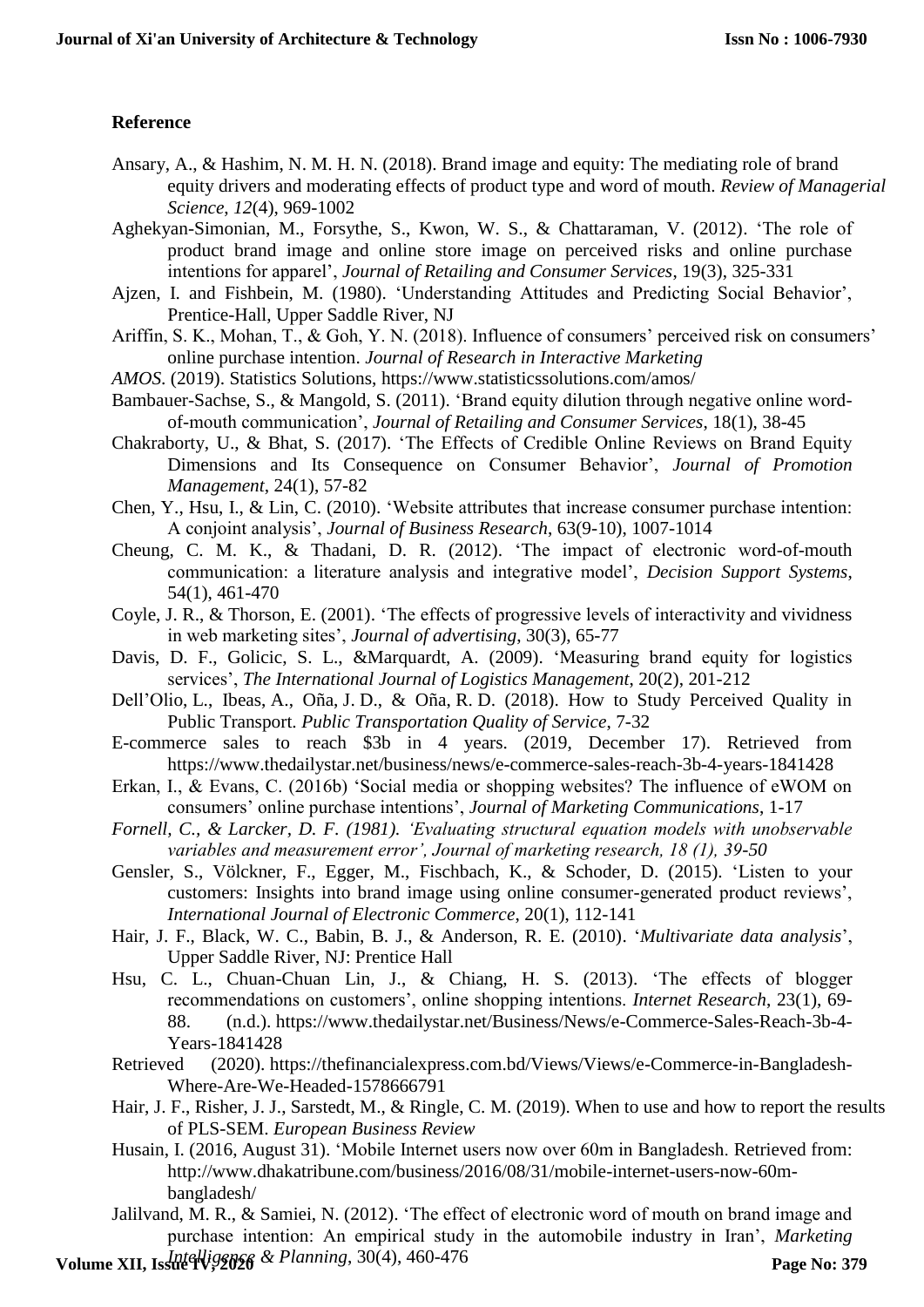- Jansen, B. J., Zhang, M., Sobel, K., & Chowdury, A. (2009). 'Twitter power: Tweets as electronic word of mouth', *Journal of the American society for information science and technology*, 60(11), 2169-2188
- *Jeong, H., & Koo, D. (2015). 'Combined effects of valence and attributes of e-WOM on consumer judgment for message and product', Internet Research, 25(1), 2-29*
- K. O'Reilly and S. Marx, (2011). How young, technical consumers assess online WOM credibility. Qualitative Market Research: An International Journal, vol. 14, no. 4, pp. 330-359
- Keller, K. L. (1993). 'Conceptualizing, measuring, and managing customer-based brand equity', *Journal of Marketing*, 57(1), 1-22
- King, R. A., Racherla, P., & Bush, V. D. (2014). 'What We Know and Don't Know About Online Word-of-Mouth: A Review and Synthesis of the Literature', *Journal of Interactive Marketing*, 28(3), 167-183
- Lin, T. M., Lu, K., & Wu, J. (2012). 'The effects of visual information in eWOM communication', *Journal of Research in Interactive Marketing*, 6(1), 7-26
- Liu, X., Zhang, S., & Qin, Z. (2016). 'Study of the Influence of Brand Image on Consumers' Online Shopping Intention-in the Case of Cosmetics', *WHICEB 2016 Proceedings*, 36
- Makrid, A., Vrontis, D., & Christofi, M. (2020). An Empirical Study on the Importance of Electronic Word of Mouth in the Concierge Industry: The Case of Cyprus. In Exploring the Power of Electronic Word-of-Mouth in the Services Industry (pp. 265-287). IGI Global
- Moon, J., Chadee, D., & Tikoo, S. (2008). 'Culture, product type, and price influences on consumer purchase intention to buy personalized products online', *Journal of business research*, 61(1), 31-39
- Nathan, R. J., Victor, V., Gan, C. L., & Kot, S. (2019). Electronic commerce for home-based businesses in emerging and developed economy. *Eurasian Business Review*, *9*(4), 463-483
- Nielsen (2015). '*Malaysians trust word-of-mouth recommendations most*', Retrieved from: http://www.nielsen.com/my/en/insights/news/2015/malaysians-trust-word-of-mouthrecommendations-most.html
- Neuman, W. L. (2014). Basics of social research, Pearson/Allyn and Bacon
- Population and Housing Census of Bangladesh" (2011). Bangladesh Bureau of Statistics, Bangladesh, Archived from the original (PDF) on 5 December 2018
- Rahman, M. A., Khan, S. A., Hamid, A. B.A., Latiff, A. S. A., & Mahmood, R. (2018, November). Impact of Electronic Word of Mouth (e-WOM) on Brand Image and Online Purchase Intention: The Perspective of Bangladesh. In *Proceedings of 3rd International Conference on Dynamic Innovation* (pp. 61-79)
- Rahman, M. A., Abir, T., Yazdani, D. M. N., Hamid, A. B. A. and Al Mamun, A. (2020). ["Brand](https://www.researchgate.net/publication/340096206_Brand_Image_eWOM_Trust_and_Online_Purchase_Intention_of_Digital_Products_among_Malaysian_Consumers?_sg=C4HL0G5R62KkZQdmL67sWaj32SZQA-glp0AoaATO1VyO7BxLiaS-wsY2W-Rn2qe9WqNmAL_jl7Cy8OqAb4Hux-rysSUlJNwfq4dVCNvG.iEN-ghRHPr66_CSbhy0qk2JpL8Ra5htG_kiG5TE6MQyEW3ExeX8mJVpkVfVlnNEURU-1fm-hTZBGBO8YcWCpgw) Image, eWOM, Trust and Online Purchase Intention of Digital Products among [Malaysian](https://www.researchgate.net/publication/340096206_Brand_Image_eWOM_Trust_and_Online_Purchase_Intention_of_Digital_Products_among_Malaysian_Consumers?_sg=C4HL0G5R62KkZQdmL67sWaj32SZQA-glp0AoaATO1VyO7BxLiaS-wsY2W-Rn2qe9WqNmAL_jl7Cy8OqAb4Hux-rysSUlJNwfq4dVCNvG.iEN-ghRHPr66_CSbhy0qk2JpL8Ra5htG_kiG5TE6MQyEW3ExeX8mJVpkVfVlnNEURU-1fm-hTZBGBO8YcWCpgw) [Consumers"](https://www.researchgate.net/publication/340096206_Brand_Image_eWOM_Trust_and_Online_Purchase_Intention_of_Digital_Products_among_Malaysian_Consumers?_sg=C4HL0G5R62KkZQdmL67sWaj32SZQA-glp0AoaATO1VyO7BxLiaS-wsY2W-Rn2qe9WqNmAL_jl7Cy8OqAb4Hux-rysSUlJNwfq4dVCNvG.iEN-ghRHPr66_CSbhy0qk2JpL8Ra5htG_kiG5TE6MQyEW3ExeX8mJVpkVfVlnNEURU-1fm-hTZBGBO8YcWCpgw) *Xi'an Jianzhu Keji Daxue Xuebao/Journal of Xi'an University of Architecture & Technology,* 12(3), 4935-4946
- Rahman, S. M. (2015a). 'Consumer expectation from online retailers in developing e-commerce market: An investigation of generation Y in Bangladesh', *International Business Research*, 8(7), 121-137
- Rahman, L. (2015b, March 10). 'Digital Bangladesh: Dreams and reality', The Daily Star: Retrieved from http://www.thedailystar.net/supplements/24th-anniversary-the-daily-starpart-1/digital-bangladesh-dreams-and-reality-73118
- S. H. Oh, Y. M. Kim, C. W. Lee, G. Y. Shim, M. S. Park, and H. S. Jung (2009). Consumer adoption of virtual stores in Korea: Focusing on the role of trust and playfulness. Psychology and Marketing, 26 (7), 652-668
- Sekaran, U. (2003). '*Research Methods for Business: A Skill Based Approach*', New York: John Wiley & Sons
- Shan, Y. (2016). 'How credible are online product reviews? The effects of self-generated and system-generated cues on source credibility evaluation', *Computers in Human Behavior,* 55, 633–641

See-To, E. W., & Ho, K. K. (2014). Value co-creation and purchase intention in social network sites:

**Volume XII, Issue IV, 2020** electronic Word-of-Mouth and trust–A theoretical analysis. *Computers in Human Behavior*, *31*, 182-189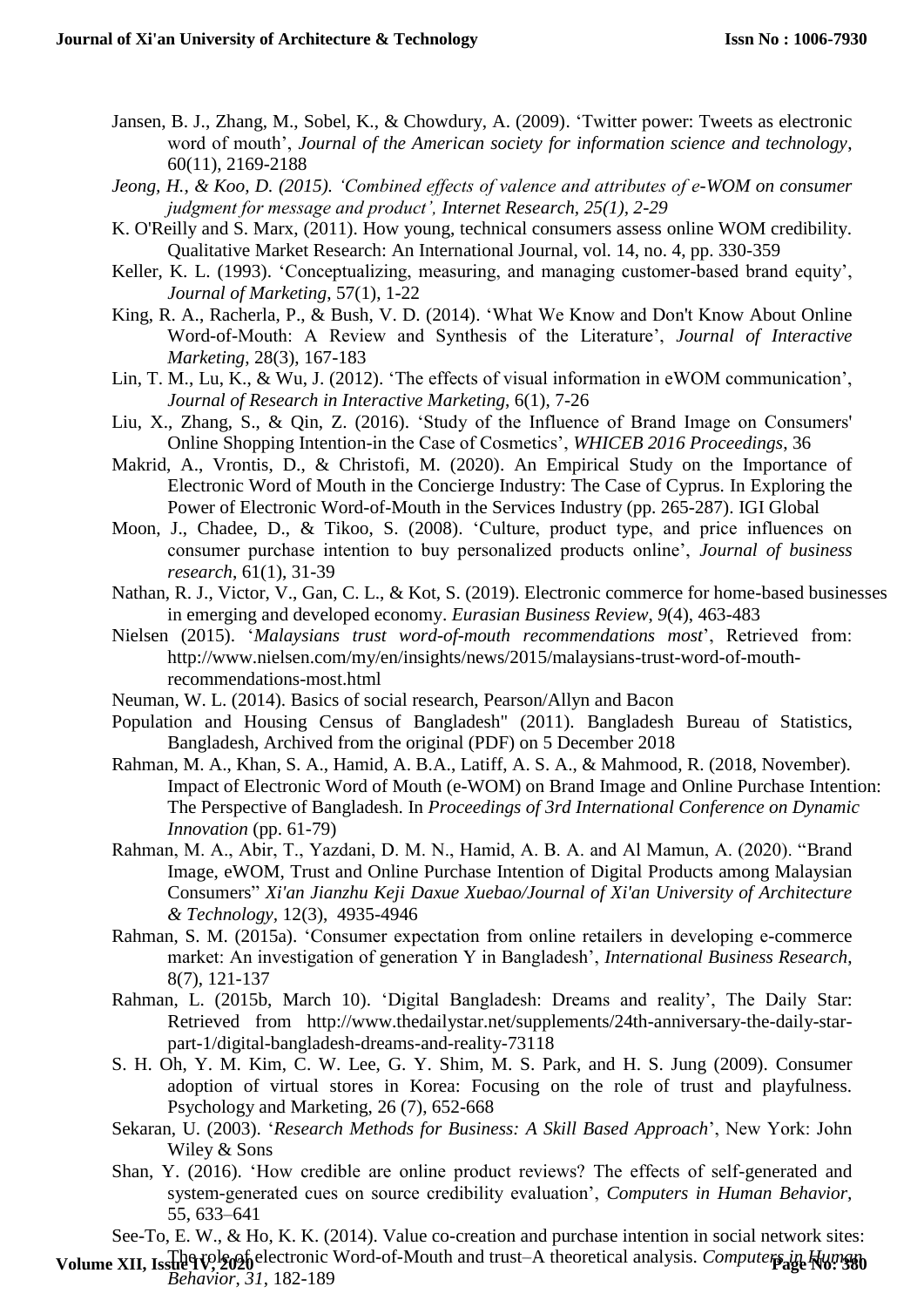Tabachnick, B.G., & Fidell, L.S. (2013). '*Using Multivariate Statistics*', Pearson Education

- *Thamizhvanan, A., & Xavier, M. J. (2013) 'Determinants of customers' online purchaseintention:an empirical study in India', Journal of Indian Business Research, 5(1), 17-32*
- The Financial Express. (2020, January 10). E-commerce in Bangladesh: Where are we *headed?* https://thefinancialexpress.com.bd/views/views/e-commerce-in-bangladeshwhere-are-we-headed 1578666791?fbclid=IwAR21G1LRYklf0gzuNWBEMlTxYdlWmdYpQbLhgjvAWBSq7I QiOohK\_-3hVgU
- Tran, G. A., & Strutton, D. (2020). Comparing email and SNS users: Investigating e-servicescape, customer reviews, trust, loyalty and E-WOM. *Journal of Retailing and Consumer Services*, *53*, 101782
- Uddin, M. J., & Sultana, T. (2015). 'Consumer preference on online purchasing: An attitudinal survey in Bangladesh', *The Cost and Management*, 43(2)
- Wilson, A. E., Giebelhausen, M. D., & Brady, M. K. (2017). Negative word of mouth can be a positive for consumers connected to the brand. Journal of the Academy of Marketing Science, 45(4), 534-547
- Xue, F. & Zhou, P. (2010). 'The effects of product involvement and prior experience on Chinese consumers' responses to online word of mouth', *Journal of International Consumer Marketing*, 23 (1), 45-58
- Ye, S., Ying, T., Zhou, L., & Wang, T. (2019). Enhancing customer trust in peer-to-peer accommodation: A "soft" strategy via social presence. *International Journal of Hospitality Management*, *79*, 1-10
- Yeap, J. A., Ignatius, J., & Ramayah, T. (2014). 'Determining consumers' most preferred eWOM platform for movie reviews: A fuzzy analytic hierarchy process approach', *Computers in Human Behavior*, 31, 250-258